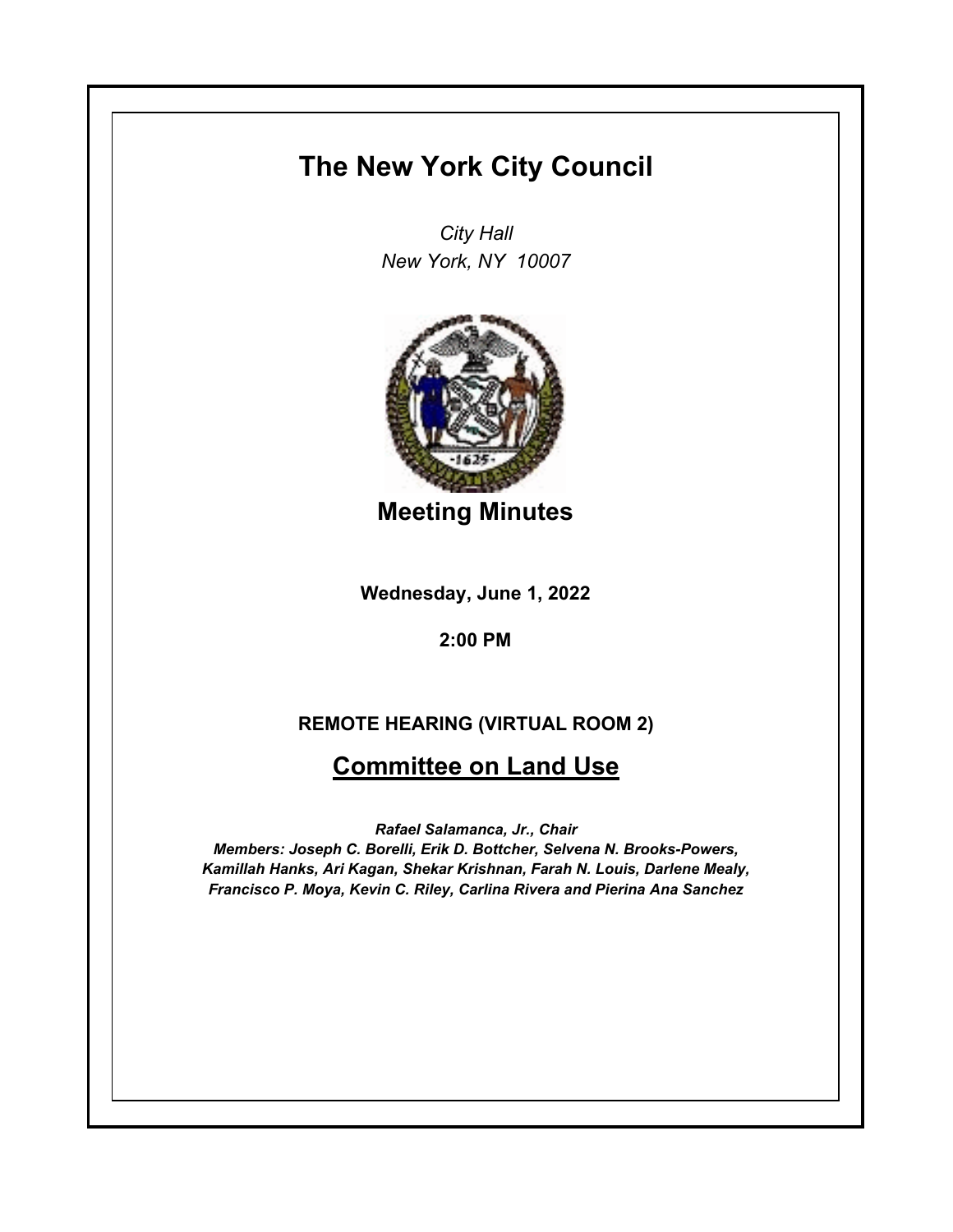| <b>Roll Call</b> |                                                                                                                                                                                                                                                                                                                                                                                                                                                                                                                                                 |
|------------------|-------------------------------------------------------------------------------------------------------------------------------------------------------------------------------------------------------------------------------------------------------------------------------------------------------------------------------------------------------------------------------------------------------------------------------------------------------------------------------------------------------------------------------------------------|
|                  | Present: Salamanca Jr., Borelli, Bottcher, Brooks-Powers, Hanks, Kagan, Krishnan,<br>Louis, Mealy, Moya, Riley, Rivera and Sanchez                                                                                                                                                                                                                                                                                                                                                                                                              |
| LU 0050-2022     | Application number C 210299 ZMK (840 Lorimer Street Rezoning)<br>submitted by Zucker Enterprises, LLC, pursuant to Sections<br>197-c and 201 of the New York City Charter for the amendment of<br>the Zoning Map, Section No. 13a, eliminating from within an<br>existing R6A District a C2-4 District, eliminating a Special Mixed<br>Use District (MX-8), changing from an R6A District to a C4-5D<br>District, and changing from an M1-2/R6 District to a C4-5D District,<br>Borough of Brooklyn, Community District 1, Council District 33. |
|                  | Attachments: Calendar of the Subcommittee Meetings and Land Use Meeting - April 26<br>and 27, 2022, April 28, 2022 - Stated Meeting Agenda, Calendar of the<br>Zoning Subcommittee and Land Use Meetings - May 31, 2022 and June 1,<br>2022, Res. No.                                                                                                                                                                                                                                                                                           |
|                  | This Land Use Application was Hearing Held by Committee                                                                                                                                                                                                                                                                                                                                                                                                                                                                                         |
|                  | Attachments: Calendar of the Subcommittee Meetings and Land Use Meeting - April 26<br>and 27, 2022, April 28, 2022 - Stated Meeting Agenda, Calendar of the<br>Zoning Subcommittee and Land Use Meetings - May 31, 2022 and June 1,<br>2022, Res. No.                                                                                                                                                                                                                                                                                           |
|                  | A motion was made that this Land Use Application be Approved by Committee<br>with Companion Resolution approved by Roll Call.                                                                                                                                                                                                                                                                                                                                                                                                                   |
|                  | Affirmative: 13 - Salamanca Jr., Borelli, Bottcher, Brooks-Powers, Hanks, Kagan, Krishnan,<br>Louis, Mealy, Moya, Riley, Rivera and Sanchez                                                                                                                                                                                                                                                                                                                                                                                                     |
| LU 0051-2022     | Application number N 210300 ZRK (840 Lorimer Street Rezoning)<br>submitted by Zucker Enterprises, LLC, pursuant to Section 201 of<br>the New York City Charter, for an amendment of the Zoning<br>Resolution of the City of New York, modifying APPENDIX F for the<br>purpose of establishing a Mandatory Inclusionary Housing area,<br>Borough of Brooklyn, Community District 1, Council District 33.                                                                                                                                         |
|                  | Attachments: Calendar of the Subcommittee Meetings and Land Use Meeting - April 26<br>and 27, 2022, April 28, 2022 - Stated Meeting Agenda, Calendar of the<br>Zoning Subcommittee and Land Use Meetings - May 31, 2022 and June 1,<br>2022, Res. No.                                                                                                                                                                                                                                                                                           |
|                  | This Land Use Application was Hearing Held by Committee                                                                                                                                                                                                                                                                                                                                                                                                                                                                                         |
|                  | Attachments: Calendar of the Subcommittee Meetings and Land Use Meeting - April 26<br>and 27, 2022, April 28, 2022 - Stated Meeting Agenda, Calendar of the<br>Zoning Subcommittee and Land Use Meetings - May 31, 2022 and June 1,<br>2022, Res. No.                                                                                                                                                                                                                                                                                           |
|                  | A motion was made that this Land Use Application be Approved by Committee<br>with Companion Resolution approved by Roll Call.                                                                                                                                                                                                                                                                                                                                                                                                                   |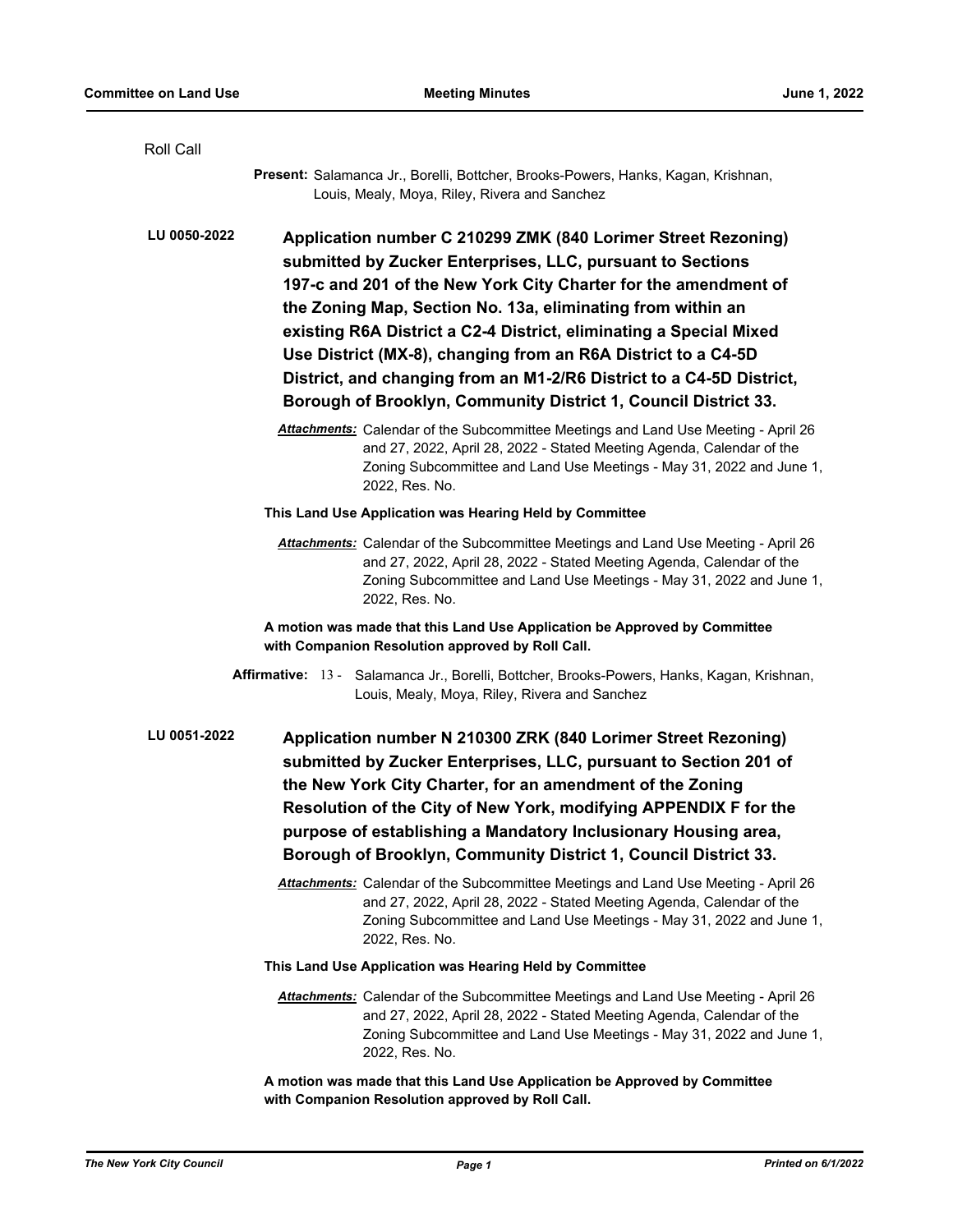Affirmative: 13 - Salamanca Jr., Borelli, Bottcher, Brooks-Powers, Hanks, Kagan, Krishnan, Louis, Mealy, Moya, Riley, Rivera and Sanchez

**Application number C 220134 ZMM (One 45/Museum of Civil Rights) submitted by One45 Lenox, LLC, pursuant to Sections 197-c and 201 of the New York City Charter for an amendment of the Zoning Map, Section No. 6a, eliminating from an existing R7-2 District a C1-4 District, changing from an R7-2 District to a C4-6 District, changing from a C8-3 District to a C4-6 District, Borough of Manhattan, Community District 10, Council District 9. LU 0053-2022**

> *Attachments:* May 5, 2022 - Stated Meeting Agenda, Calendar of the Subcommittee Meetings and Land Use Meeting - May 10 - May 12, 2022, Hearing Testimony - Zoning 5-10-22, Calendar of the Zoning Subcommittee and Land Use Meetings - May 31, 2022 and June 1, 2022, Withdrawal Letter, Res. No.

#### **This Land Use Application was Hearing Held by Committee**

*Attachments:* May 5, 2022 - Stated Meeting Agenda, Calendar of the Subcommittee Meetings and Land Use Meeting - May 10 - May 12, 2022, Hearing Testimony - Zoning 5-10-22, Calendar of the Zoning Subcommittee and Land Use Meetings - May 31, 2022 and June 1, 2022, Withdrawal Letter, Res. No.

**A motion was made that this Land Use Application be Filed by Committee with Companion Resolution approved by Roll Call.**

- Affirmative: 13 Salamanca Jr., Borelli, Bottcher, Brooks-Powers, Hanks, Kagan, Krishnan, Louis, Mealy, Moya, Riley, Rivera and Sanchez
- **Application number N 220135 ZRM (One 45/Museum of Civil Rights) submitted by One45 Lenox, LLC, pursuant to Section 201 of the New York City Charter, for an amendment of the Zoning Resolution of the City of New York, modifying Article VII, Chapter 4 for the purpose of amending location of commercial use regulations, and modifying APPENDIX F for the purpose of establishing a Mandatory Inclusionary Housing area, Borough of Manhattan, Community District 10, Council District 9. LU 0054-2022**
	- *Attachments:* May 5, 2022 Stated Meeting Agenda, Calendar of the Subcommittee Meetings and Land Use Meeting - May 10 - May 12, 2022, Hearing Testimony - Zoning 5-10-22, Calendar of the Zoning Subcommittee and Land Use Meetings - May 31, 2022 and June 1, 2022, Withdrawal Letter, Res. No.

**This Land Use Application was Hearing Held by Committee**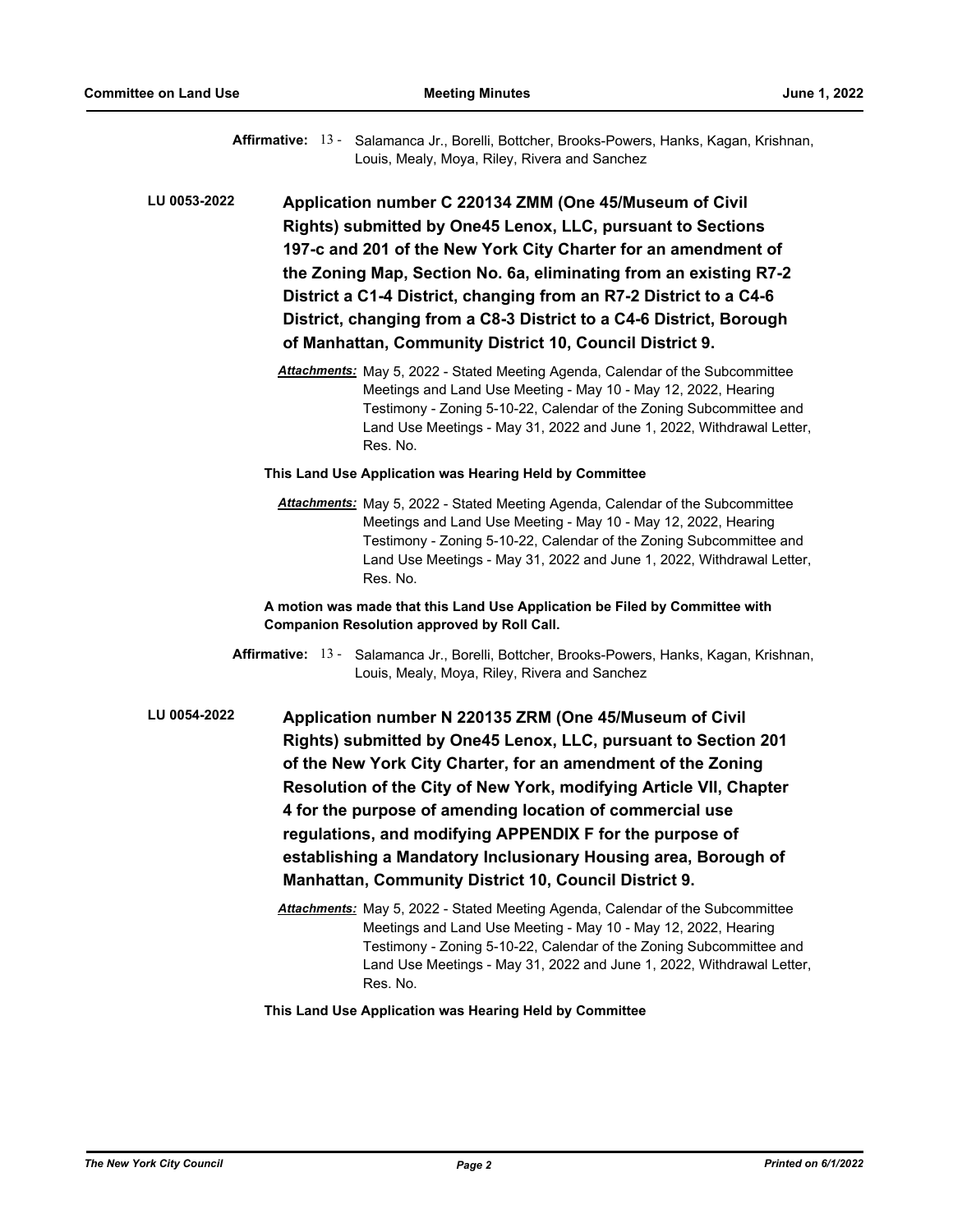*Attachments:* May 5, 2022 - Stated Meeting Agenda, Calendar of the Subcommittee Meetings and Land Use Meeting - May 10 - May 12, 2022, Hearing Testimony - Zoning 5-10-22, Calendar of the Zoning Subcommittee and Land Use Meetings - May 31, 2022 and June 1, 2022, Withdrawal Letter, Res. No.

**A motion was made that this Land Use Application be Filed by Committee with Companion Resolution approved by Roll Call.**

Affirmative: 13 - Salamanca Jr., Borelli, Bottcher, Brooks-Powers, Hanks, Kagan, Krishnan, Louis, Mealy, Moya, Riley, Rivera and Sanchez

**Application number C 220136 ZSM (One 45/Museum of Civil Rights) submitted by One45 Lenox, LLC, pursuant to Sections 197c and 201 of the New York City Charter for the grant of a special permit pursuant to Section 74-743 of the Zoning Resolution to modify the tower regulations of Section 35-64 (Special Tower Regulations for Mixed Buildings) of a mixed-use building (Building 1), in connection with a proposed mixed-use development, within a large-scale general development, bounded by West 145th Street, Lenox Avenue – Malcolm X. Boulevard, West 144th Street, a line 100 feet northwesterly of Lenox Avenue – Malcolm X. Boulevard, a line midway between West 144th Street and West 145th Street, and a line 160 feet southeasterly of Adam Clayton Powell Jr. Boulevard (Block 2013, Lots 29, 33, 38, 44 and 50), in a C4-6 District, Borough of Manhattan, Community District 10, Council District 9. LU 0055-2022**

> *Attachments:* May 5, 2022 - Stated Meeting Agenda, Calendar of the Subcommittee Meetings and Land Use Meeting - May 10 - May 12, 2022, Hearing Testimony - Zoning 5-10-22, Calendar of the Zoning Subcommittee and Land Use Meetings - May 31, 2022 and June 1, 2022, Withdrawal Letter, Res. No.

#### **This Land Use Application was Hearing Held by Committee**

*Attachments:* May 5, 2022 - Stated Meeting Agenda, Calendar of the Subcommittee Meetings and Land Use Meeting - May 10 - May 12, 2022, Hearing Testimony - Zoning 5-10-22, Calendar of the Zoning Subcommittee and Land Use Meetings - May 31, 2022 and June 1, 2022, Withdrawal Letter, Res. No.

## **A motion was made that this Land Use Application be Filed by Committee with Companion Resolution approved by Roll Call.**

Affirmative: 13 - Salamanca Jr., Borelli, Bottcher, Brooks-Powers, Hanks, Kagan, Krishnan, Louis, Mealy, Moya, Riley, Rivera and Sanchez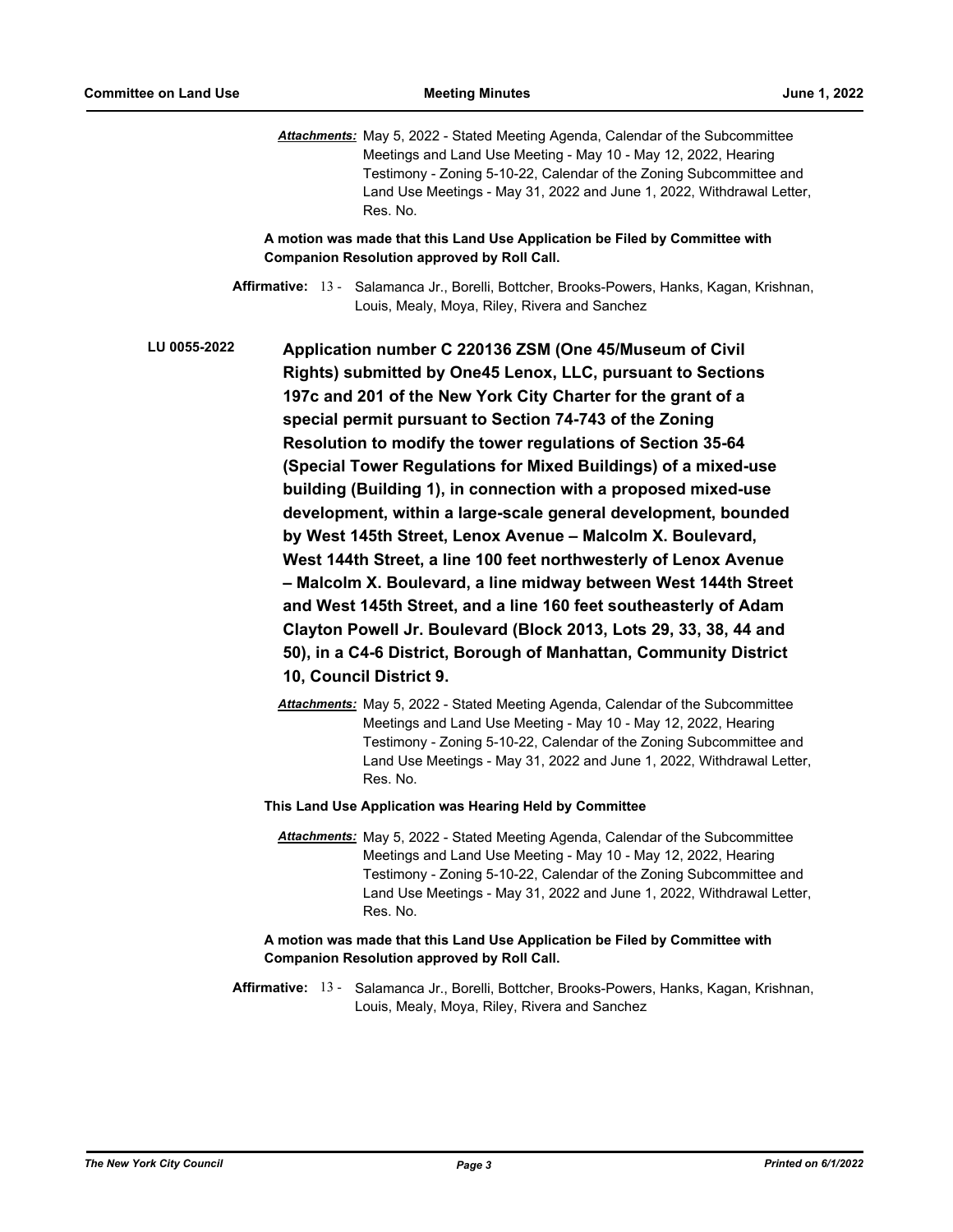**Application number C 220137(A) ZSM (One 45/Museum of Civil Rights) submitted by One45 Lenox, LLC, pursuant to Sections 197-c and 201 and proposed for modification pursuant to Section 2-06(c)(1) of the Uniform Land Use Review Procedure of the New York City Charter for the grant of special permits pursuant to Section 74-744(b) of the Zoning Resolution to modify requirements of Section 32-42 (Location Within Buildings) to allow commercial uses (banquet hall use & office amenity space) to be located above residential use, and to modify the requirements of Section 32-423 (Limitation on ground floor location) to allow Use Group 9 uses (banquet hall use) to be located within 50 feet of the street wall of a mixed-use building (Building 1); and Section 74-744(c) of the Zoning Resolution to modify the signage regulations of Section 32-641 (Total Surface Area of Signs), 32-642 (Non-Illuminated Signs), 32-644 (Illuminated or Flashing Signs in C4, C5-4, C6 & C7 Districts), Section 32-652 (Permitted Projection in all other Commercial Districts) and Section 32-655 (Height of Signs in all other Commercial Districts); in connection with a proposed mixed-use development, within a large-scale general development, bounded by West 145th Street, Lenox Avenue – Malcolm X. Boulevard, West 144th Street, a line 100 feet northwesterly of Lenox Avenue – Malcolm X. Boulevard, a line midway between West 144th Street and West 145th Street, and a line 160 feet southeasterly of Adam Clayton Powell Jr. Boulevard (Block 2013, Lots 29, 33, 38, 44 and 50), in a C4-6 District, Borough of Manhattan, Community District 10, Council District 9. LU 0056-2022**

> *Attachments:* May 5, 2022 - Stated Meeting Agenda, Calendar of the Subcommittee Meetings and Land Use Meeting - May 10 - May 12, 2022, Hearing Testimony - Zoning 5-10-22, Calendar of the Zoning Subcommittee and Land Use Meetings - May 31, 2022 and June 1, 2022, Withdrawal Letter, Res. No.

### **This Land Use Application was Hearing Held by Committee**

*Attachments:* May 5, 2022 - Stated Meeting Agenda, Calendar of the Subcommittee Meetings and Land Use Meeting - May 10 - May 12, 2022, Hearing Testimony - Zoning 5-10-22, Calendar of the Zoning Subcommittee and Land Use Meetings - May 31, 2022 and June 1, 2022, Withdrawal Letter, Res. No.

# **A motion was made that this Land Use Application be Filed by Committee with Companion Resolution approved by Roll Call.**

Affirmative: 13 - Salamanca Jr., Borelli, Bottcher, Brooks-Powers, Hanks, Kagan, Krishnan, Louis, Mealy, Moya, Riley, Rivera and Sanchez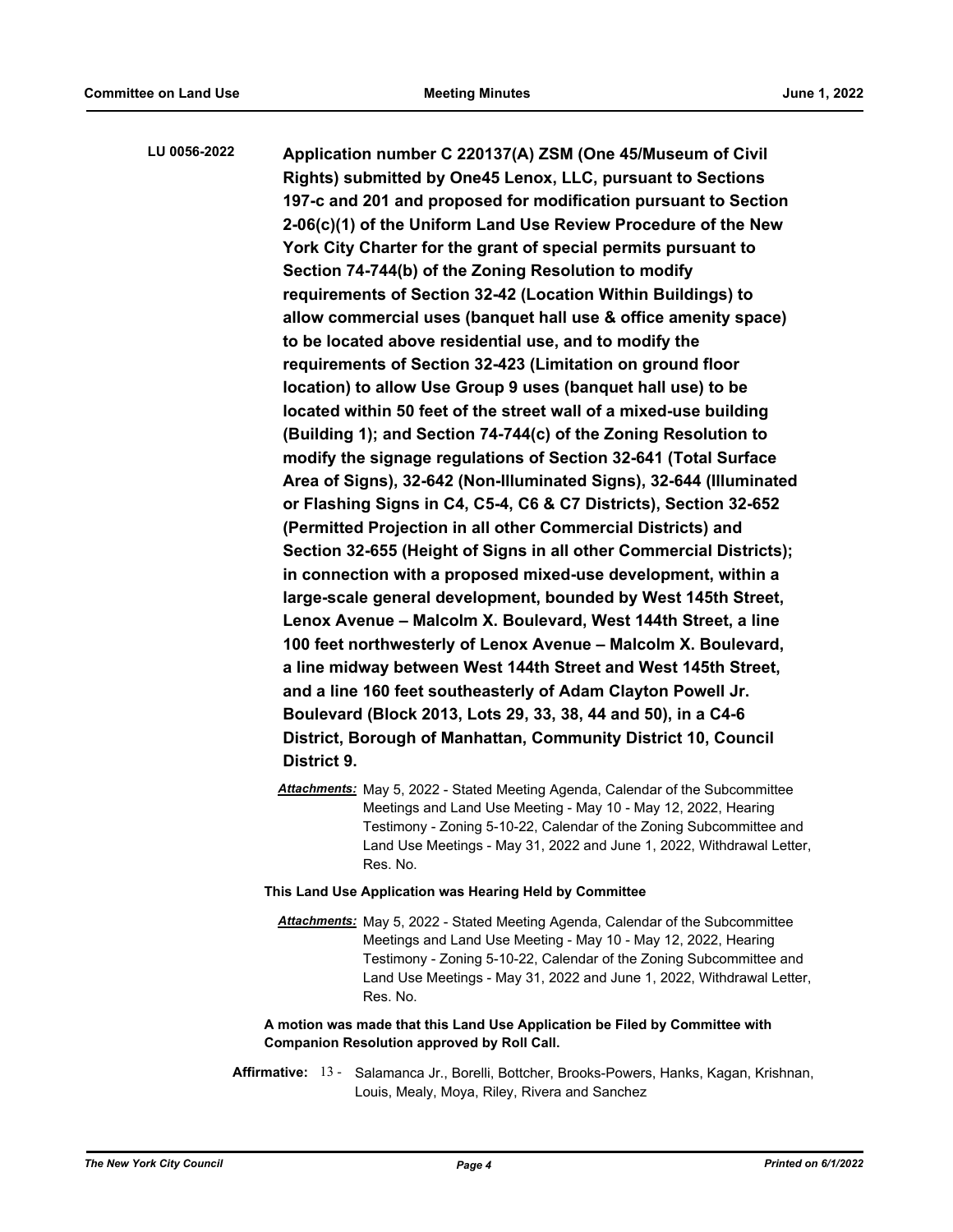**Application number C 220142 ZSM (One 45/Museum of Civil Rights) submitted by One45 Lenox, LLC, pursuant to Sections197-c and 201 of the New York City Charter for the grant of a special permit pursuant to Section 74-533 of the Zoning Resolution to reduce the required accessory off-street parking spaces to 130 spaces (20%) for dwelling units in a development within a Transit Zone, that includes at least 20 percent of all dwelling units as income-restricted housing units, in connection with a proposed mixed-use development, within a large-scale general development, bounded by West 145th Street, Lenox Avenue – Malcolm X. Boulevard, West 144th Street, a line 100 feet northwesterly of Lenox Avenue – Malcolm X. Boulevard, a line midway between West 144th Street and West 145th Street, and a line 160 feet southeasterly of Adam Clayton Powell Jr. Boulevard (Block 2013, Lots 29, 33, 38, 44 and 50), in a C4-6 District, Borough of Manhattan, Community District 10, Council District 9. LU 0057-2022**

> *Attachments:* May 5, 2022 - Stated Meeting Agenda, Calendar of the Subcommittee Meetings and Land Use Meeting - May 10 - May 12, 2022, Hearing Testimony - Zoning 5-10-22, Calendar of the Zoning Subcommittee and Land Use Meetings - May 31, 2022 and June 1, 2022, Withdrawal Letter, Res. No.

#### **This Land Use Application was Hearing Held by Committee**

*Attachments:* May 5, 2022 - Stated Meeting Agenda, Calendar of the Subcommittee Meetings and Land Use Meeting - May 10 - May 12, 2022, Hearing Testimony - Zoning 5-10-22, Calendar of the Zoning Subcommittee and Land Use Meetings - May 31, 2022 and June 1, 2022, Withdrawal Letter, Res. No.

**A motion was made that this Land Use Application be Filed by Committee with Companion Resolution approved by Roll Call.**

- Affirmative: 13 Salamanca Jr., Borelli, Bottcher, Brooks-Powers, Hanks, Kagan, Krishnan, Louis, Mealy, Moya, Riley, Rivera and Sanchez
- **Application number C 210391 ZMX (1930 Adee Avenue Rezoning) submitted by Centerland Realty, LLC, pursuant to Sections 197-c and 201 of the New York City Charter for the amendment of the Zoning Map, Section Nos. 2b and 4a, by changing from an R4 District to an R6B District, Borough of the Bronx, Community District 12, Council District 12. LU 0058-2022**
	- *Attachments:* May 5, 2022 Stated Meeting Agenda, Calendar of the Subcommittee Meetings and Land Use Meeting - May 10 - May 12, 2022, Calendar of the Zoning Subcommittee and Land Use Meetings - May 31, 2022 and June 1, 2022, Res. No.

#### **This Land Use Application was Hearing Held by Committee**